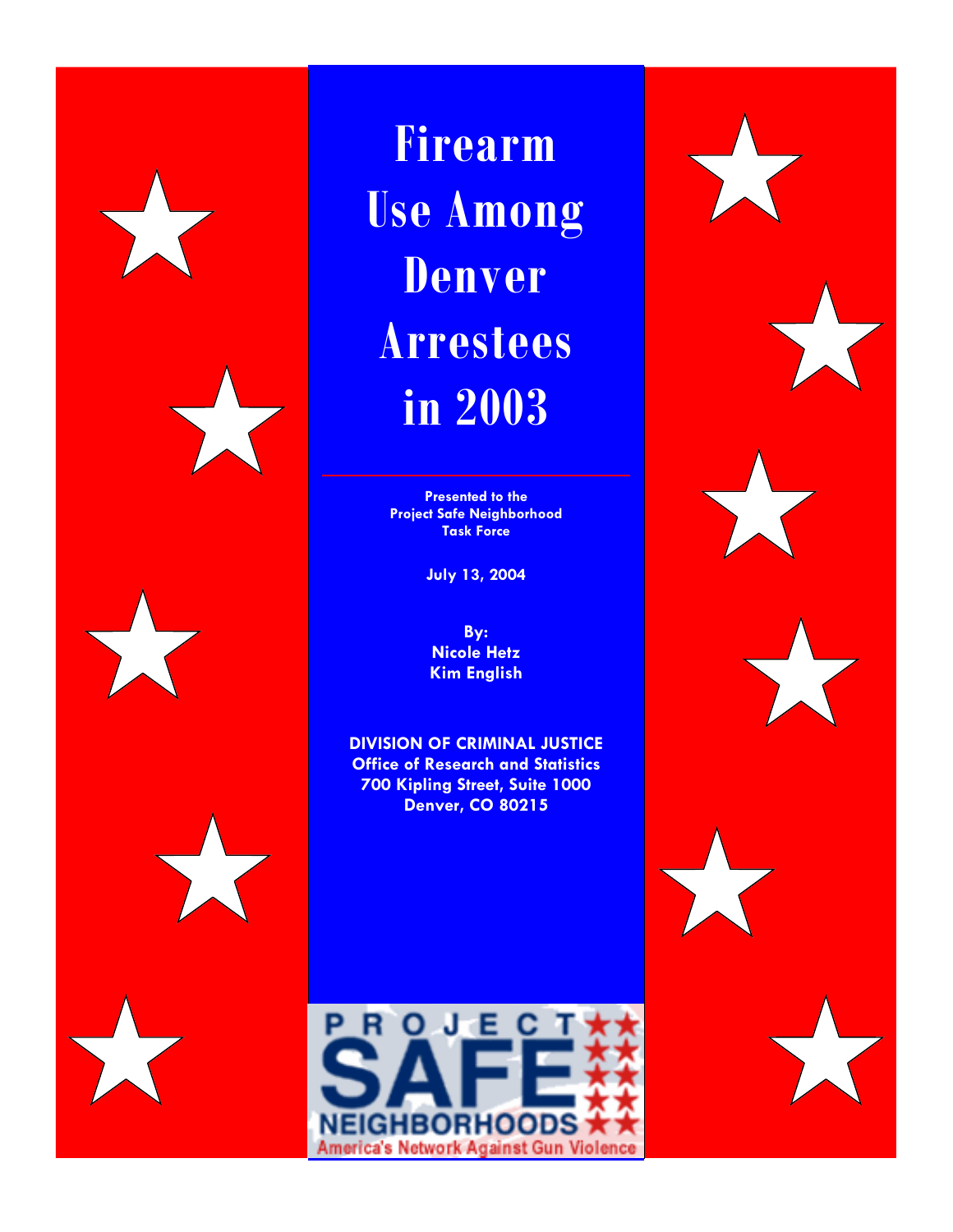# **BACKGROUND**

The National Institute of Justice's Arrestee Drug Abuse Monitoring (ADAM) program reported trends in drug use among arrestees in urban areas. The data have been a central component in studying the links between drug use and crime.

Since 1989, the Colorado Division of Criminal Justice's Office of Research and Statistics (ORS) participated in the project by interviewing men and women recently booked into the Denver City jail. Arrestees were asked about their illegal drug use and more than 95 percent provided a urine sample upon request. Approximately 250 interviews were conducted quarterly; about 25 percent of these were with women.

In *November 1998* and *October 2003*, ORS added questions about firearm possession and use. The questions in the 1998 study differed slightly from the 2003 study. When the questions from both years are comparable the information is presented in this report.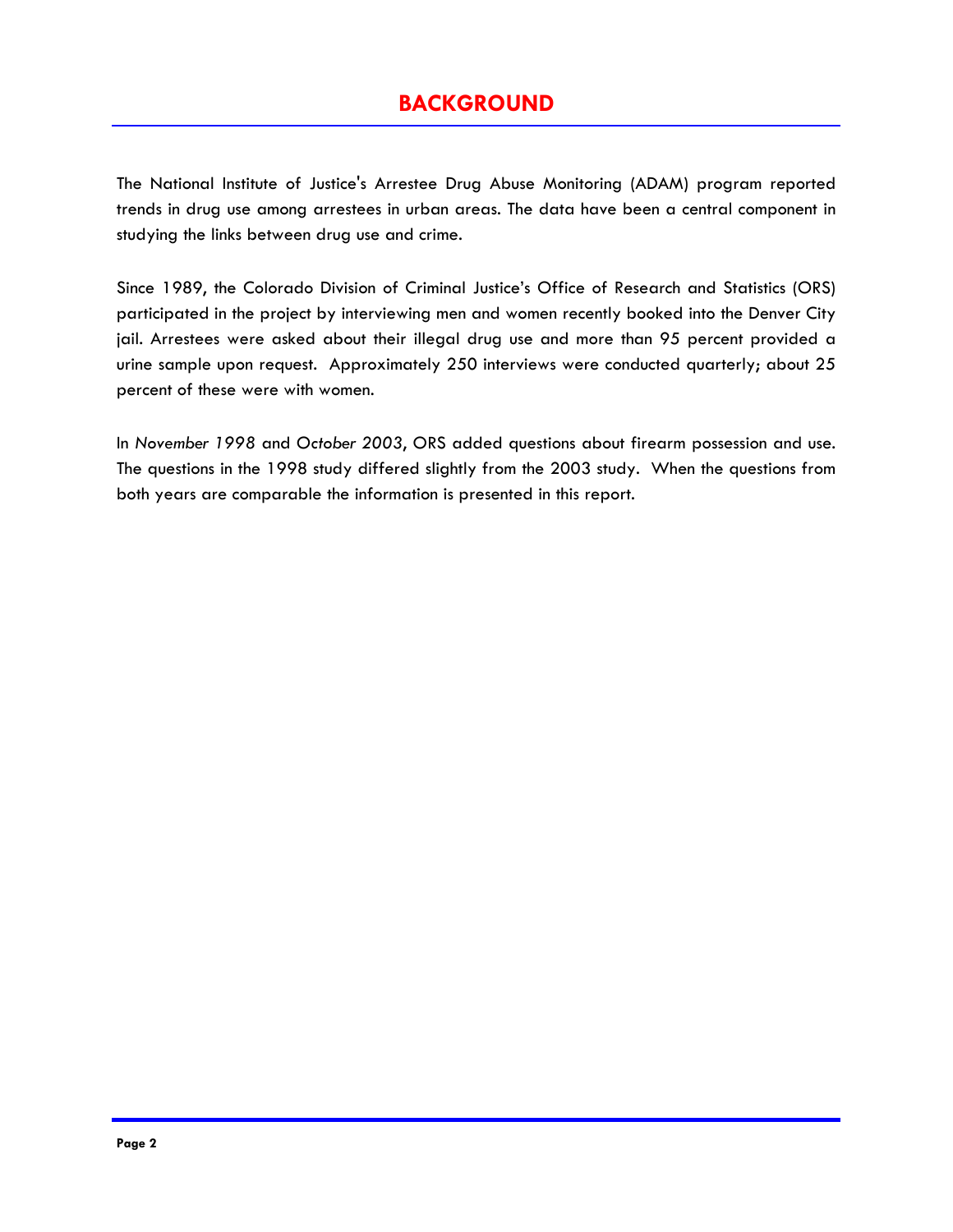# **EXECUTIVE SUMMARY**

- > Half of the arrestees interviewed in the Denver City Jail in October 2003 reported that they "ever" possessed a firearm. In 1998, 30 percent of the arrestees said that they "ever" possessed a firearm. This difference represents a 70% increase in the proportion of arrestees in Denver who reported possessing firearms. However, in 1998, 25 percent of those who said they possessed a gun reported that they used it while committing a crime prior to this arrest. In 2003, thirteen percent gave interviewers this response. While more arrestees in 2003 compared to 1998 reported possession of a firearm, significantly fewer reported using it in a crime, so the increase in possession may not translate into a public safety concern.
- $\blacktriangleright$  Fourteen percent of the sample of 2003 arrestees said that, at one time, they possessed a handgun, shotgun *and* a rifle.
- $\triangleright$  Only one person reported having a permit to carry a weapon.
- $\triangleright$  Approximately half of both the study groups the 2003 and the 1998 arrestees told interviewers that they had been threatened with a gun.
	- In 2003, 44 percent said the threat came from a *stranger.*
	- One-quarter said the threat came from *gang members*.
	- Thirteen percent said the threat came from a *friend*.
	- Six percent said the threat came from their *significant other.*
- $\triangleright$  Being threatened with a gun and actually shot at was much more likely to occur among those individuals who possessed a gun. That is, individuals who "ever" possessed a gun, compared to those who "never" possessed a gun, were significantly more likely to be threatened with a gun. This group was also more likely to be shot at with a gun. In 1998, individuals who had *never* possessed a gun were half as likely to experience being shot at compared to those who had possessed a gun. In 2003, individuals who had *never* possessed a gun were a third less likely to be shot at when compared to those who had possessed a gun.
- h Only fourteen percent of the arrestees purchased a firearm through a retail outlet. One-third obtained the handgun from a friend, and 18 percent said they got the gun "off the street."
- h In 1998, 36 percent of the arrestees said that "protection" was the primary reason for having a *handgun*. This increased to 43 percent in 2003. Thirteen percent of arrestees interviewed in 2003 said that "protection" was the primary reason they had a *shotgun*. Arrestees interviewed in 2003 who said they possessed a *rifle* most frequently reported that they had it for hunting and target practice. Ten percent said they had it for protection.
- $\blacktriangleright$  Arrestees in 2003 who tested positive for drug use were slightly more likely to report owning a gun.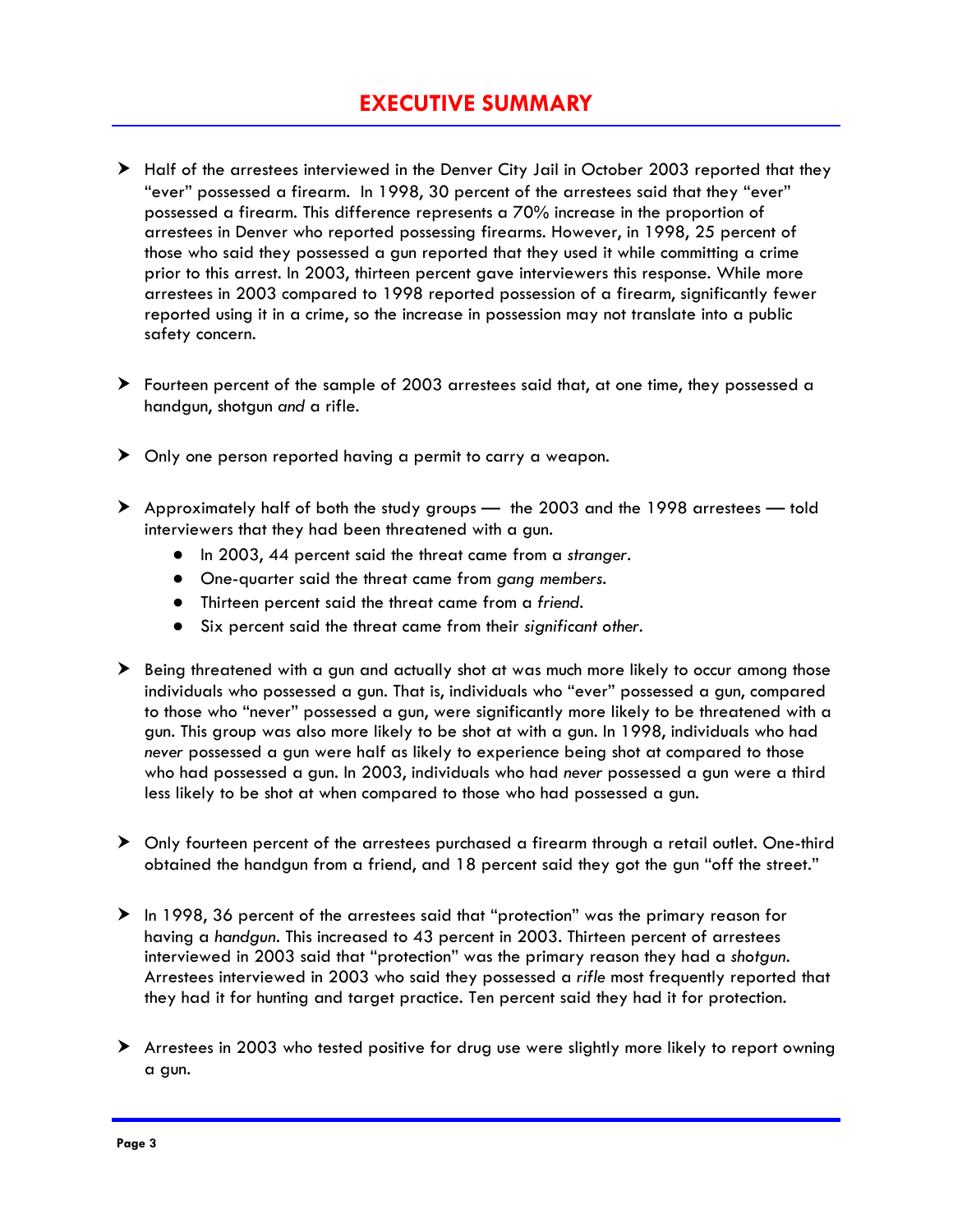# **FIREARM ACQUISITION, OWNERSHIP AND USE**

### *Participants*

- $\geq 348$  Denver arrestees participated in the drug, alcohol and firearm study in 1998.
- $\blacktriangleright$  253 Denver arrestees participated in the drug, alcohol, and firearm study in 2003.
- $\triangleright$  A description of the sample is located on pages 14—19.



 Note: These figures add up to over 100% because some arrestees possessed more than one firearm.

### *Firearm Possession*

- $\triangleright$  In 1998, 30% (105) of Denver arrestees said that they ever possessed a firearm.
- $\blacktriangleright$  In 2003, this increased substantially to 51% (113) of arrestees had ever possessed a firearm.
- $\blacktriangleright$  In 2003, 58% of the arrestees who ever possessed a firearm reported that they had possessed more than one type of firearm at the same time.
- $\blacktriangleright$  In 2003, 36 people (14% of the entire sample) said that they had, at one time, possessed all three types of firearms.

#### **Table 1: Firearm Possession Reported in 2003 (n=113)**

| <b>Type of Firearm Possessed</b> | n  | <b>Percent</b> |
|----------------------------------|----|----------------|
| <b>Handgun Only</b>              | 33 | 29%            |
| <b>Rifle Only</b>                | 11 | 10%            |
| <b>Shotgun Only</b>              | 3  | 3%             |
| <b>Handgun and Rifle</b>         | 13 | 11.5%          |
| <b>Handgun and Shotgun</b>       | 13 | 11.5%          |
| <b>Rifle and Shotgun</b>         | 3  | 3%             |
| Handgun, Rifle, and Shotgun      | 36 | 32%            |

Note: One person reported "no" to all weapons listed.

## *Firearm Licensing/Permits*

 $\blacktriangleright$  In 2003, of the 113 arrestees who possessed or used weapons, just one claimed to have a license or permit to carry a gun and no one had a concealed weapons license or permit.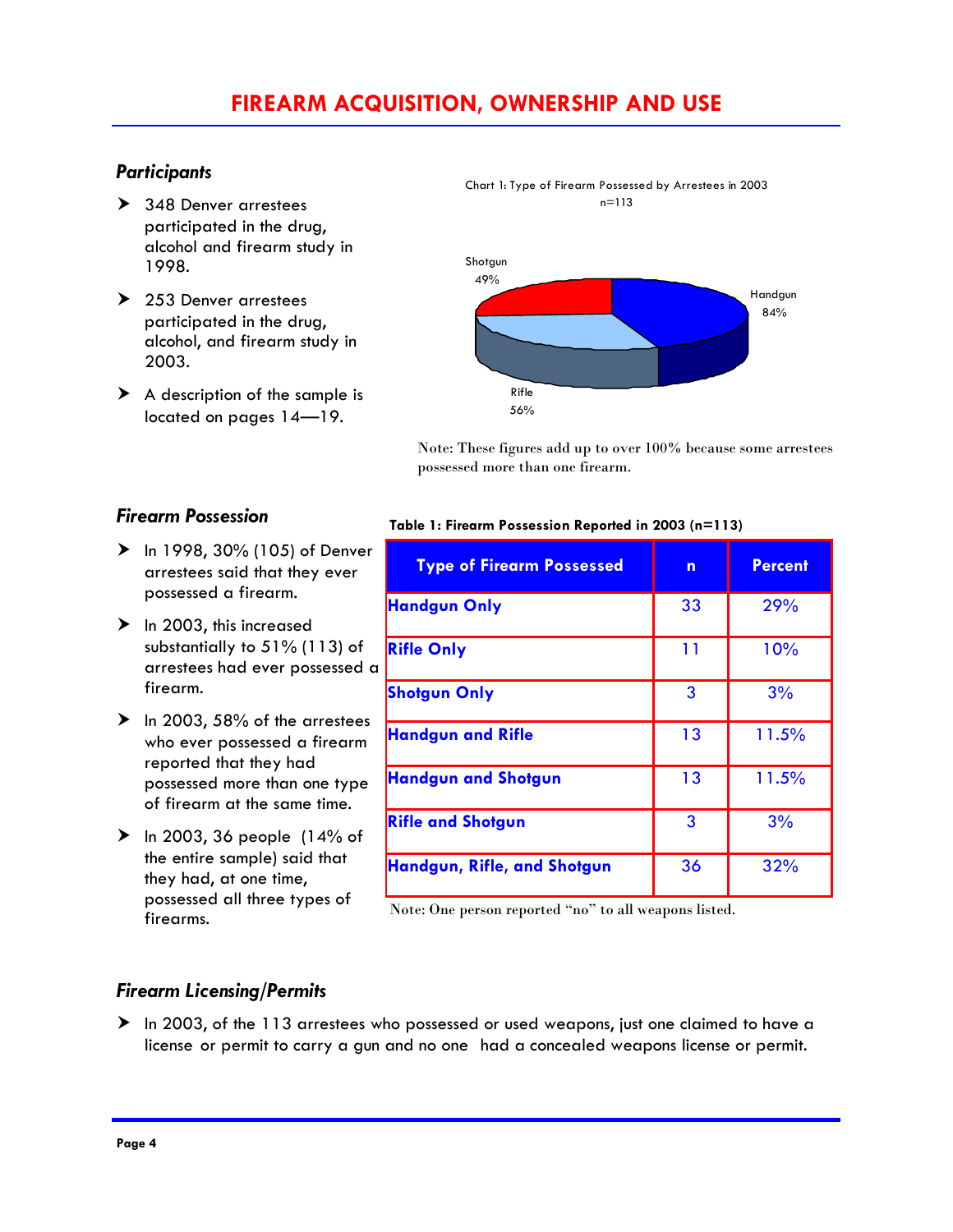## *Location of Firearm*

h Twelve arrestees said that they kept a firearm in their home, 5 arrestees carried a gun in their car, and 9 said they carried a gun on their person (on their body or in a bag).

### *Using a Firearm While Committing Crime*

- $\blacktriangleright$  In 1998, 26% of the 105 arrestees who said they had possessed a gun stated that they had used a firearm while committing a crime prior to this current arrest.
- $\blacktriangleright$  In 2003, this dropped to 13% who used a firearm while committing a crime prior to the current arrest.
- $\blacktriangleright$  The arrestees in 2003 reported reasons for using a firearm during the commission of a crime, including: "to scare the victim," "to get away," "for protection," and "to commit robbery". Three of these arrestees actually fired their guns during the commission of the crime.
- $\blacktriangleright$  According to 2003 interview statements, no one was armed during the crime for which they were currently arrested.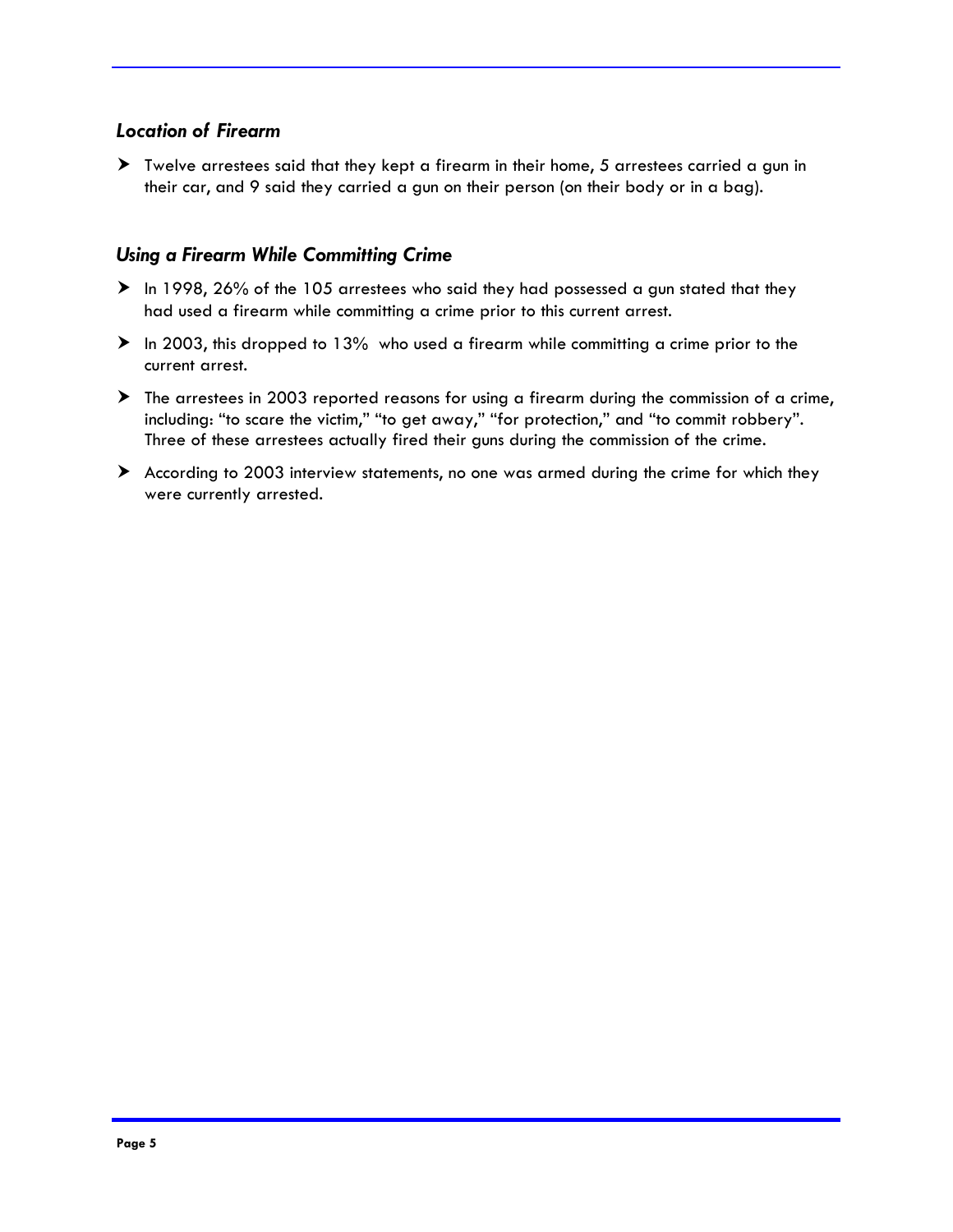### *Handguns*

 $\blacktriangleright$  In 2003, 84% (95) of the arrestees who possessed a firearm reported owning, using, carrying, or possessing a handgun. This constitutes 43% of the entire sample.





• Over one third of the arrestees bought their gun with cash. These handguns ranged from \$25 to \$1,000.



2003: Where Did You Obtain the Handgun? n=95

• Ten (14%) of the arrestees purchased their handguns through a retail outlet (gun shop, sporting goods/ department store, or at a pawn shop).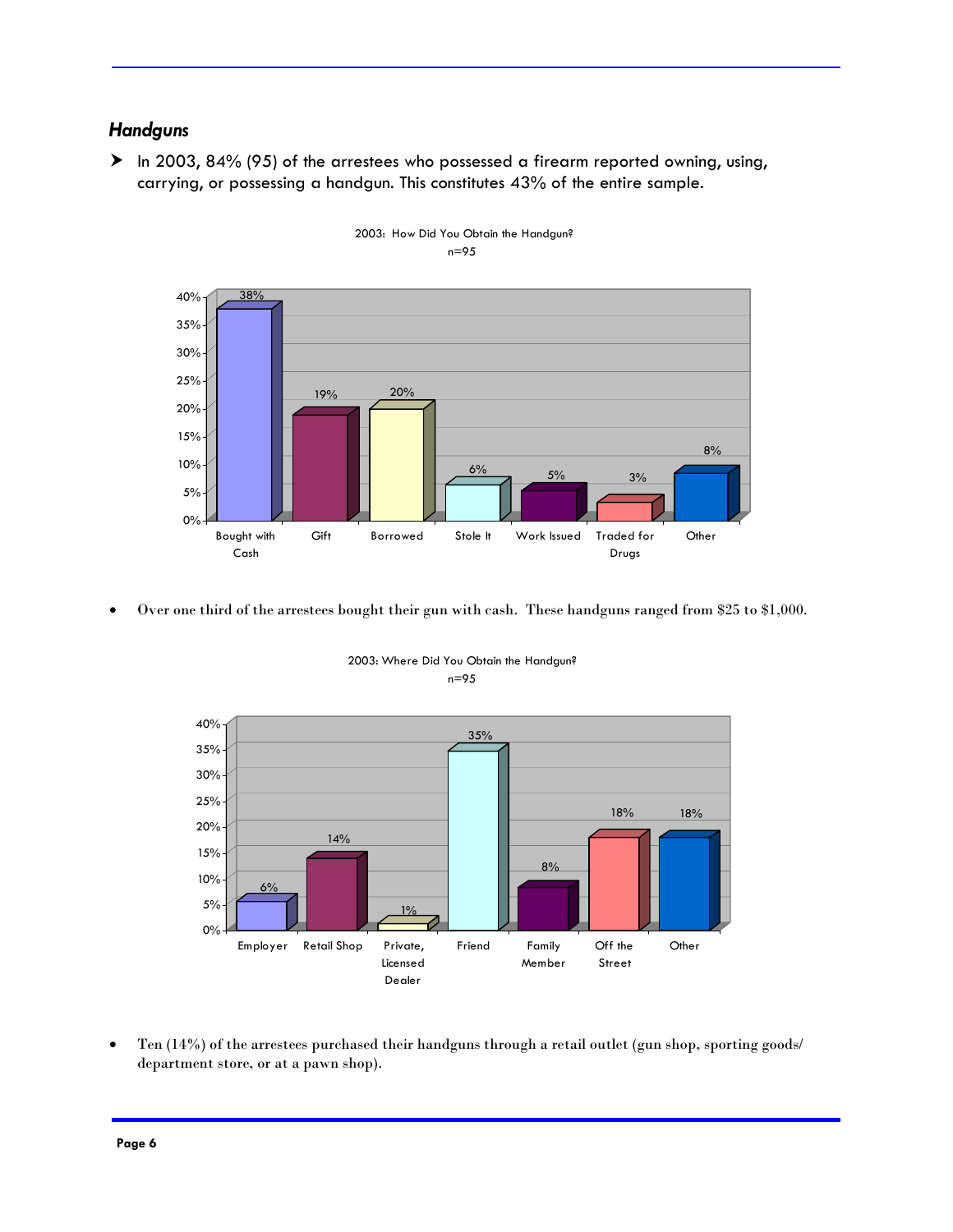

#### 2003: Primary Reason for Having the Handgun? n=95

- In 1998, 36% of arrestees who reported possessing a handgun stated that the primary reason for having the gun was for protection.
- In 2003, nearly half (45%) of arrestees who reported possessing a handgun stated that the primary reason for having the gun was for protection.
- In 2003, 43% percent of arrestees who possessed a handgun stated that it had been at least a year since they had fired the gun.
- Although 45% had reported possessing a handgun for protection, only 5% reported that they had fired the gun for protection.



2003 arrestees that did not have handguns anymore said the following:

- 27% reported that they sold the handgun.
- 17% gave it to a friend or family member.
- 7% said the gun was stolen from them.
- 12% had the gun confiscated by the police or a family member.
- 4% threw the gun away.
- 6% other.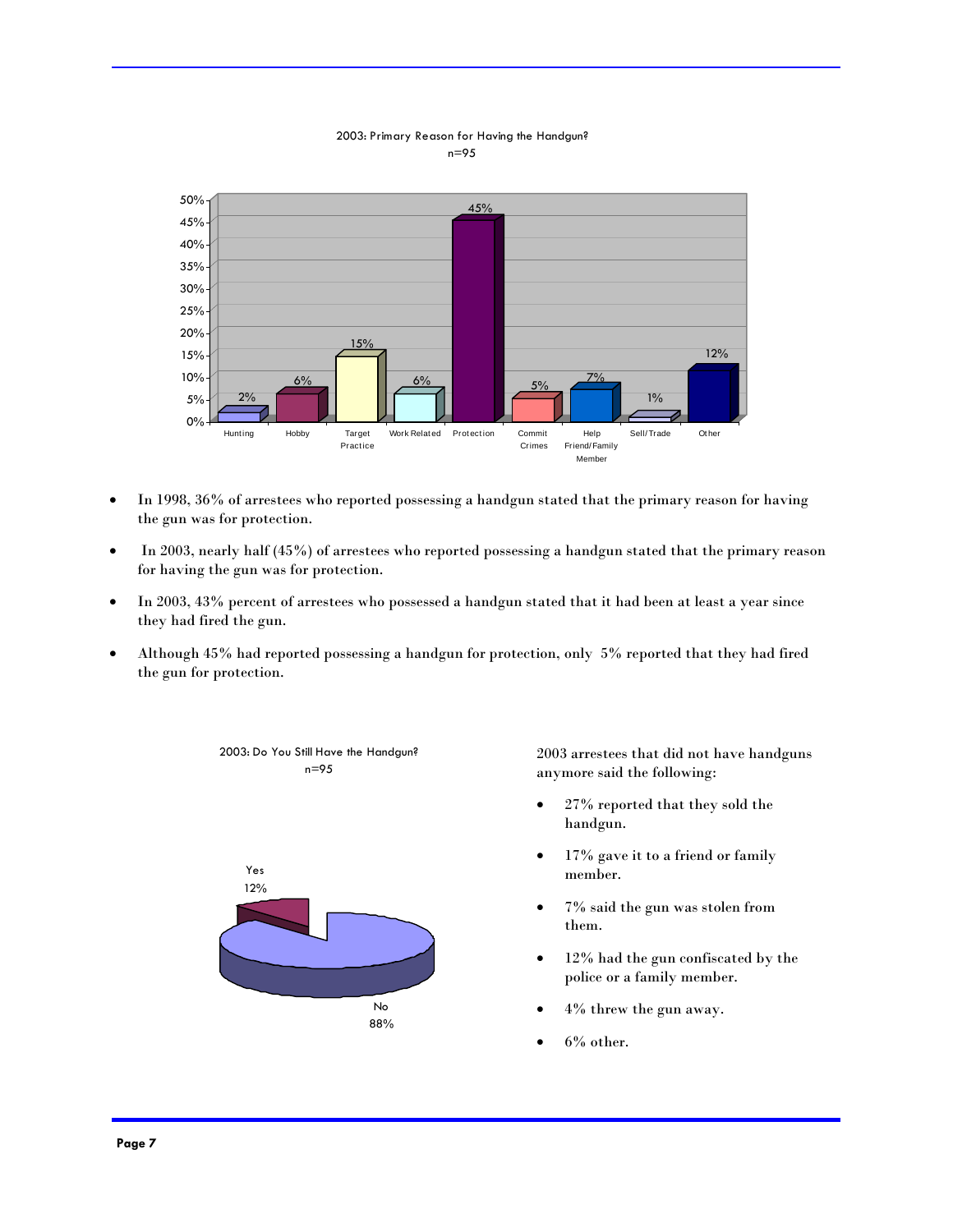## *Rifles*

 $\blacktriangleright$  In 2003, 56% (63) of the arrestees who ever possessed a firearm reported owning, using, carrying, or possessing a rifle. This represents 29% of the total sample.





• More than half of those who possessed a rifle bought it with cash or received it as a gift.



2003: Where Did You Obtain the Rifle? n=63

• Arrestees most frequently reported obtaining the rifle from a friend.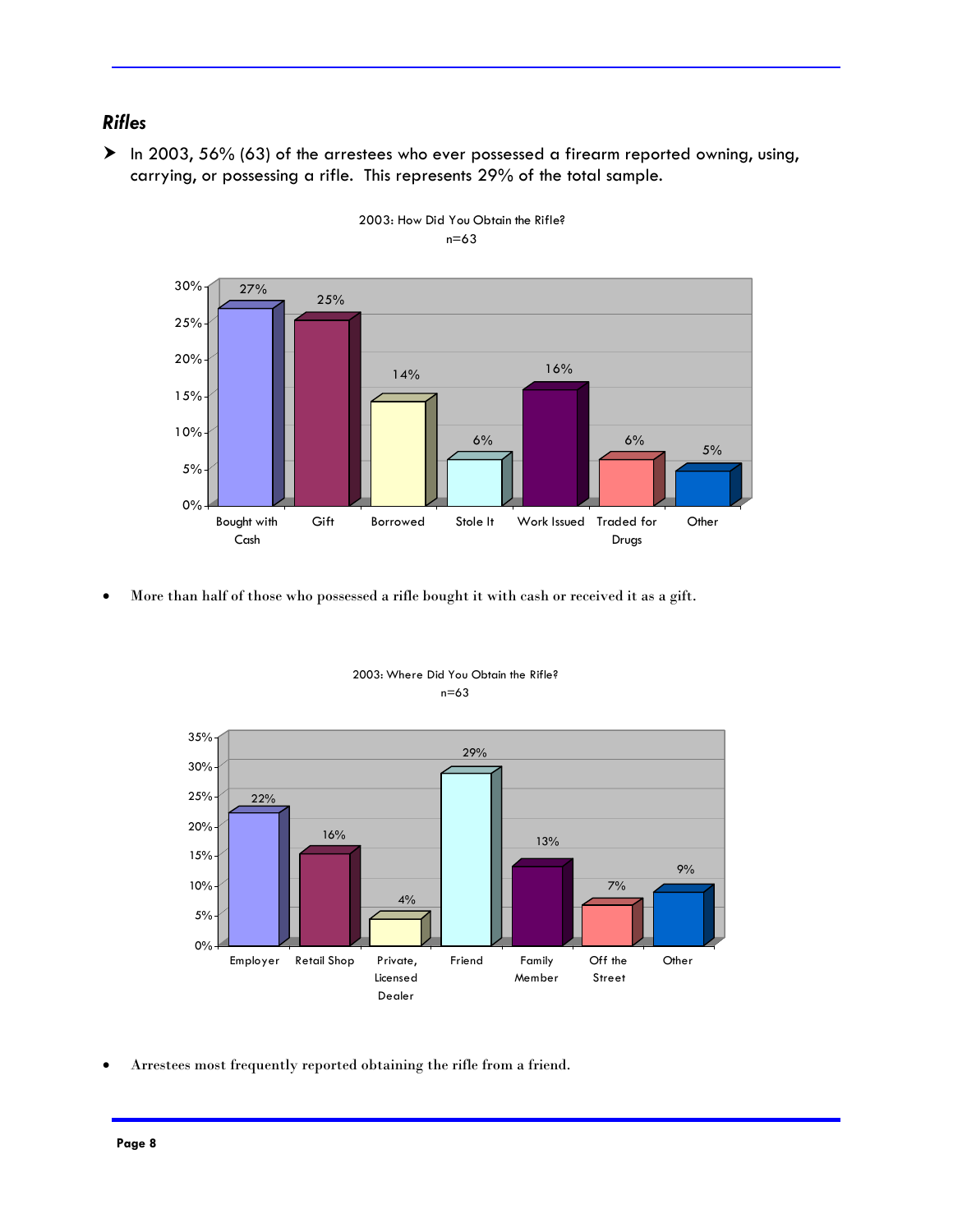

#### 2003: Primary Reason for Having the Rifle? n=63

- In 2003, 10% of those who possessed a rifle said they had the rifle for protection.
- Seventy-three percent of rifle users stated that it had been over a year since they last fired the rifle.
- Although 10% had reported possessing a rifle for protection, only 2% reported that they had fired the gun for protection.



2003 arrestees that did not have rifle anymore said the following:

- 30% gave the gun back to the original owner.
- $26\%$  sold it.
- 18% gave it to a friend or family member.
- 7% reported the rifle was confiscated by police (2% turned it over to the police voluntarily).
- $7\%$  said the rifle was stolen from them.
- 2% threw the rifle away.
- $10\%$  other.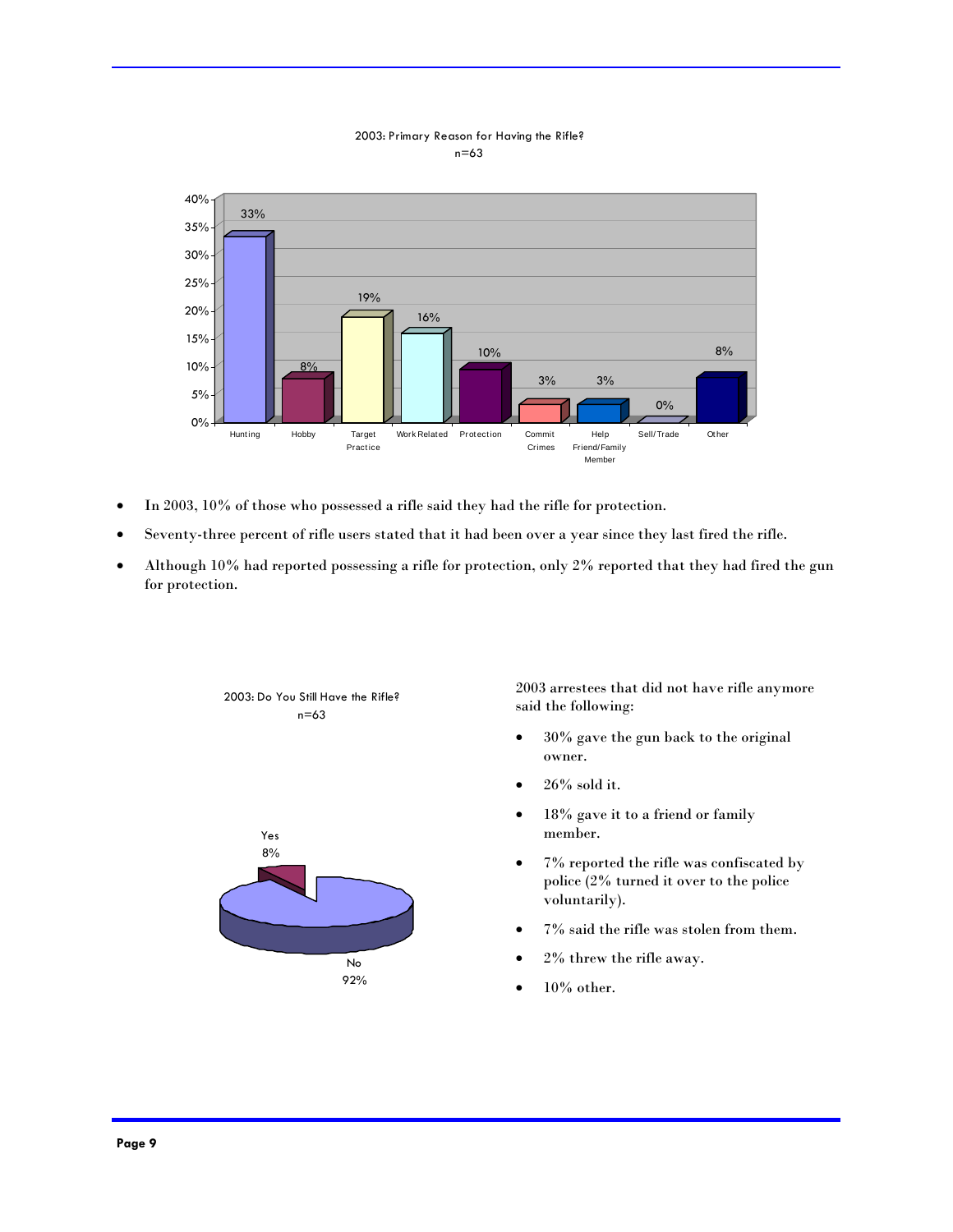### *Shotguns*

- h Forty-nine percent (55) of those who ever possessed a firearm, at one time, possessed a shotgun. This constitutes 25% of the entire sample.
- $\triangleright$  Out of those 55 people that possessed a shotgun, 35% (19) of them had shortened or sawed off the shotgun to make the barrel less than 18 inches.





• Nearly one-third of the arrestees (31%) said they received the shotgun as a gift.



2003: Where Did You Obtain the Shotgun? n=55

• As with handguns and rifles, arrestees reported most frequently obtaining the shotgun from a friend.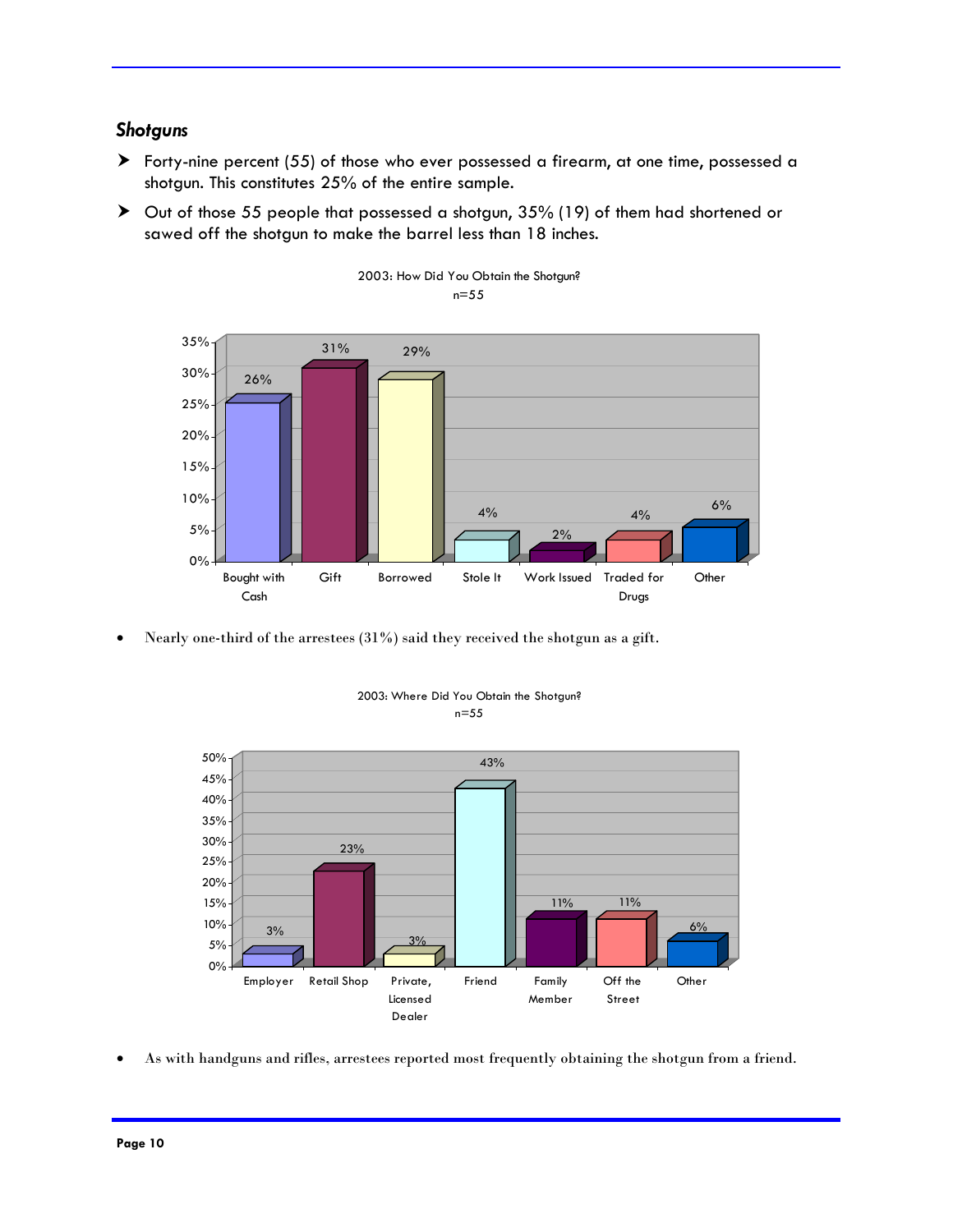

#### 2003: Primary Reason for Having the Shotgun? n=55

- In 2003, 13% of arrestees who possessed a shotgun stated that the primary reason for having the gun was for protection.
- Most (59%) of shotgun users stated that it had been at least a year since firing the gun. This is consistent with handguns and rifles.
- Although 13% had reported possessing a shotgun for protection, only 5% reported that they had fired the gun for protection.



2003: Do You Still Have the Shotgun? n=55

2003 arrestees that did not have shotgun anymore said the following:

- 18% gave the gun back to the original owner.
- 30% sold it.
- 33% gave it to a friend or family member.
- 2% reported the shotgun was confiscated by police.
- 6% said the shotgun was stolen from them.
- 6% threw the shotgun away.
- 5% other.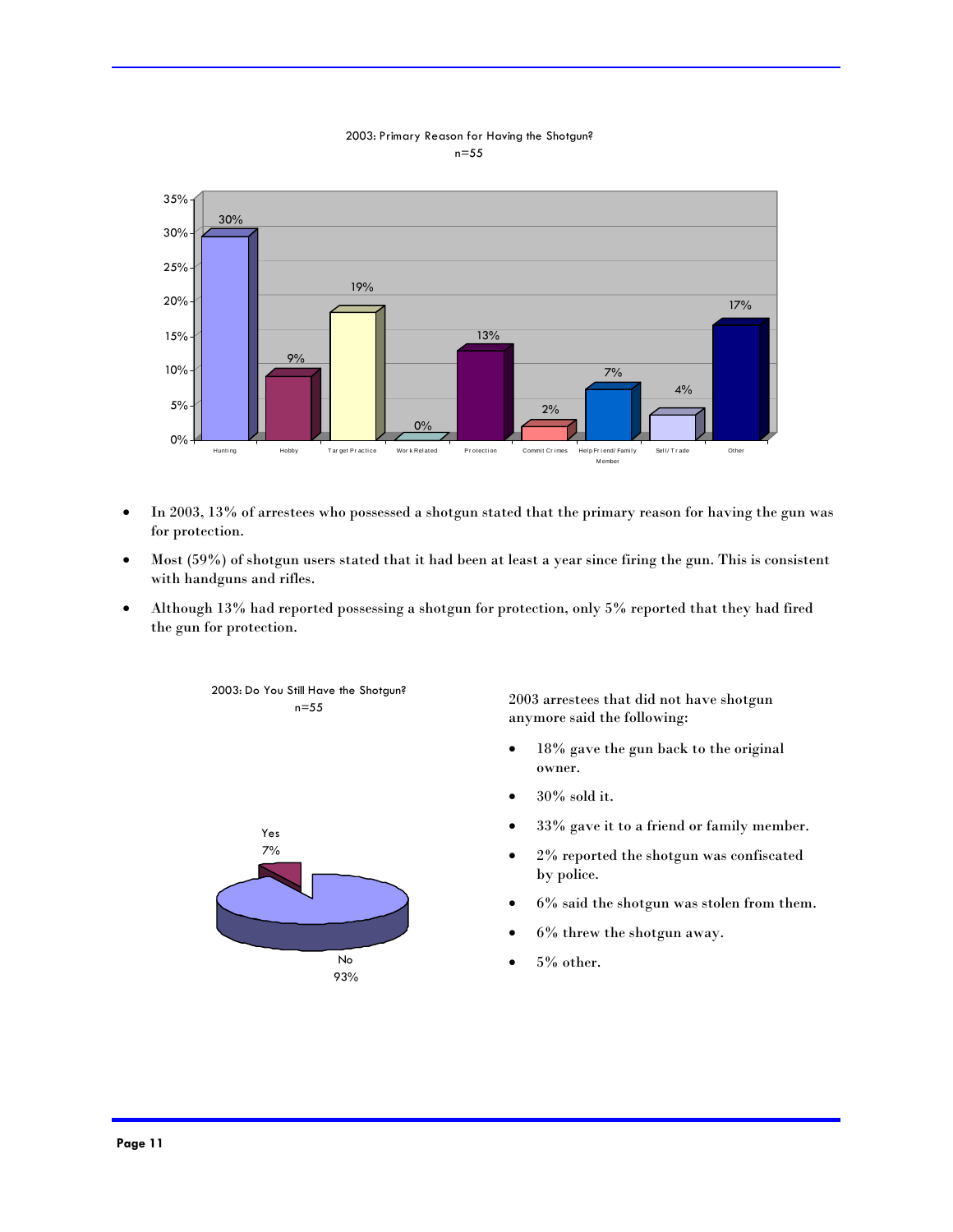### *Threats*

- $\blacktriangleright$  In 1998, almost half (47%) of the arrestees said that they had been threatened with a gun at least one time (not including military combat).
- $\blacktriangleright$  In 2003, half (51%) of the arrestees said that they had been threatened with a gun at least one time (not including military combat).
- $\blacktriangleright$  In 1998, 63% of those threatened possessed a firearm.
- $\blacktriangleright$  In 2003, this increased to 67% of those threatened possessed a firearm.
- $\blacktriangleright$  Handguns were the most frequently reported weapon used in threats.

Of those threatened with a gun, the most recent threat came from:

- $\blacktriangleright$  A stranger (44%)
- $\triangleright$  Gang members (23%)
- $\blacktriangleright$  A friend (13%)
- $\blacktriangleright$  A spouse/significant other (6%)
- $\blacktriangleright$  A family member (5%)
- $\blacktriangleright$  The police (5%)

Reasons for the most recent threat included:

- $\blacktriangleright$  Being Robbed (26%)
- $\blacktriangleright$  Fighting/arguing with a shooter or the person being angry (32%)
- $\triangleright$  Drug deal gone wrong (8%)
- $\blacktriangleright$  Person was drunk (9%)
- $\blacktriangleright$  Mistaken identity (9%)
- $\triangleright$  Other (16%). (This included gang affiliations, revenge, and cheating).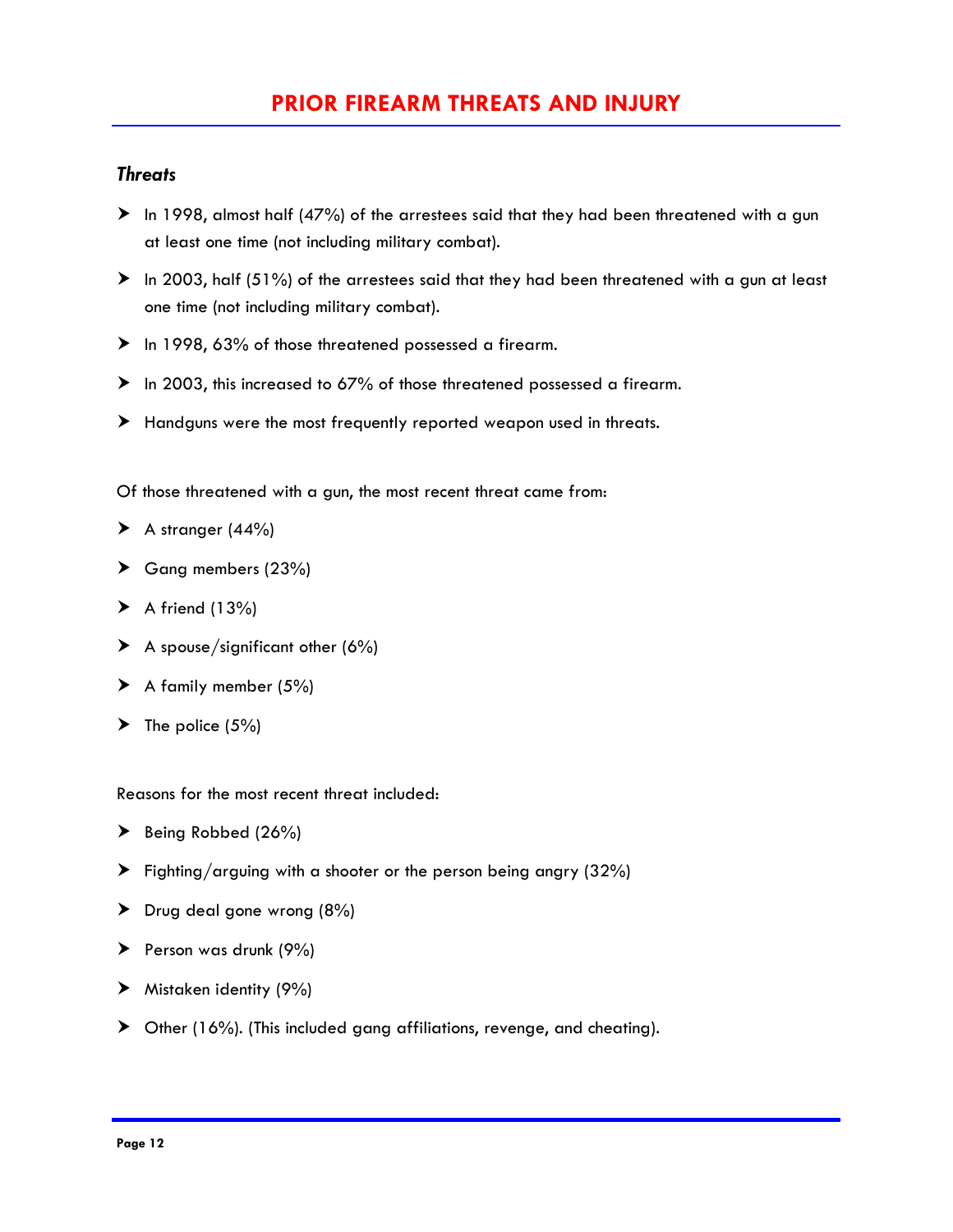### Table 2

|                                 | 1998                                            |                                 | 2003                                            |                                 |
|---------------------------------|-------------------------------------------------|---------------------------------|-------------------------------------------------|---------------------------------|
|                                 | <b>Never</b><br><b>Threatened</b><br>with a Gun | <b>Threatened</b><br>with a Gun | <b>Never</b><br><b>Threatened</b><br>with a Gun | <b>Threatened</b><br>with a Gun |
| <b>Never Possessed a</b><br>Gun | 147(61%)                                        | 96 (40%)                        | 70 (66%)                                        | 37(35%)                         |
| <b>Possessed a Gun</b>          | 39 (37%)                                        | 66 (63%)                        | 37 (33%)                                        | 76 (67%)                        |

- $\blacktriangleright$  Table 2, shows that individuals who possessed a gun were twice as likely to get threatened with a gun as those who did not possess a gun.
- $\blacktriangleright$  In 1998 and 2003, firearm ownership, use, and/or possession were found to be significantly associated with ever being threatened with a firearm and ever being shot at.

### *Shot At*

- h Nearly 50% of arrestees who possessed a firearm were shot at, at least one time.
- $\triangleright$  In 1998, individuals who never possessed a gun were half as likely to be shot at than those who possessed a gun.
- $\blacktriangleright$  In 2003, individuals who never possessed a gun were a third less likely to be shot at than those who possessed a gun.

|                                 | 1998                 |                | 2003                 |                |
|---------------------------------|----------------------|----------------|----------------------|----------------|
|                                 | <b>Never Shot At</b> | <b>Shot At</b> | <b>Never Shot At</b> | <b>Shot At</b> |
| <b>Never Possessed a</b><br>Gun | 187 (77%)            | 56 (23%)       | 89 (83%)             | 18 (17%)       |
| <b>Possessed a Gun</b>          | 53 (51%)             | 52 (50%)       | 57 (50%)             | 56 (50%)       |

Table 3

- $\blacktriangleright$  Nineteen of the individuals who were shot at were actually shot (at least once).
- $\triangleright$  Of those 19 who were shot, 12 went on to be treated for the injury in an emergency room or clinic by medical personnel.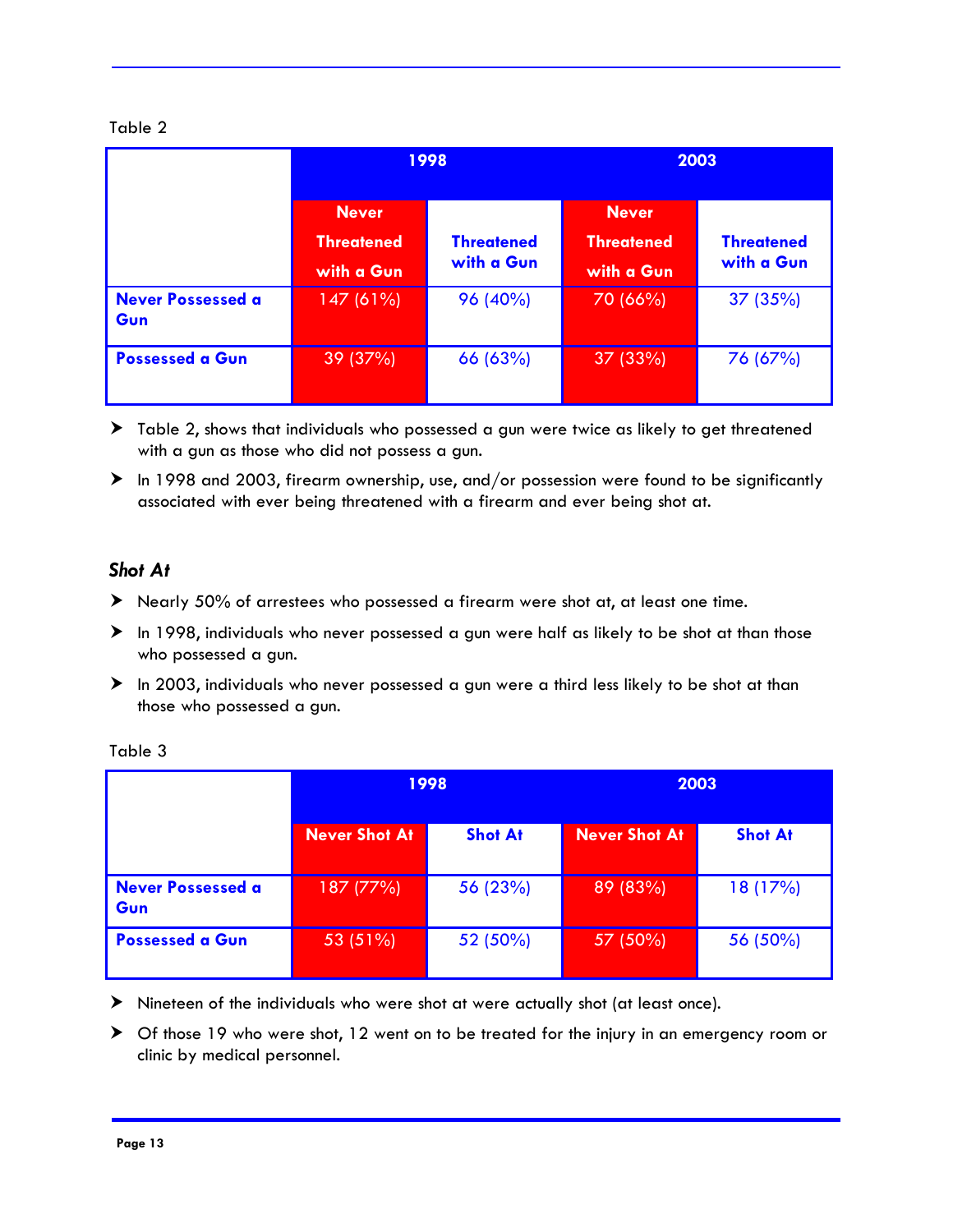# **METHOD OF STUDY AND DESCRIPTION OF SAMPLE: 1998 STUDY**

 $\blacktriangleright$  348 arrestees participated in the drug, alcohol, and firearm study.

## *Demographics*



• Most (71%) of the sample were males.



• Of the 348 individuals, 135 (39%) reported they were of Hispanic origin.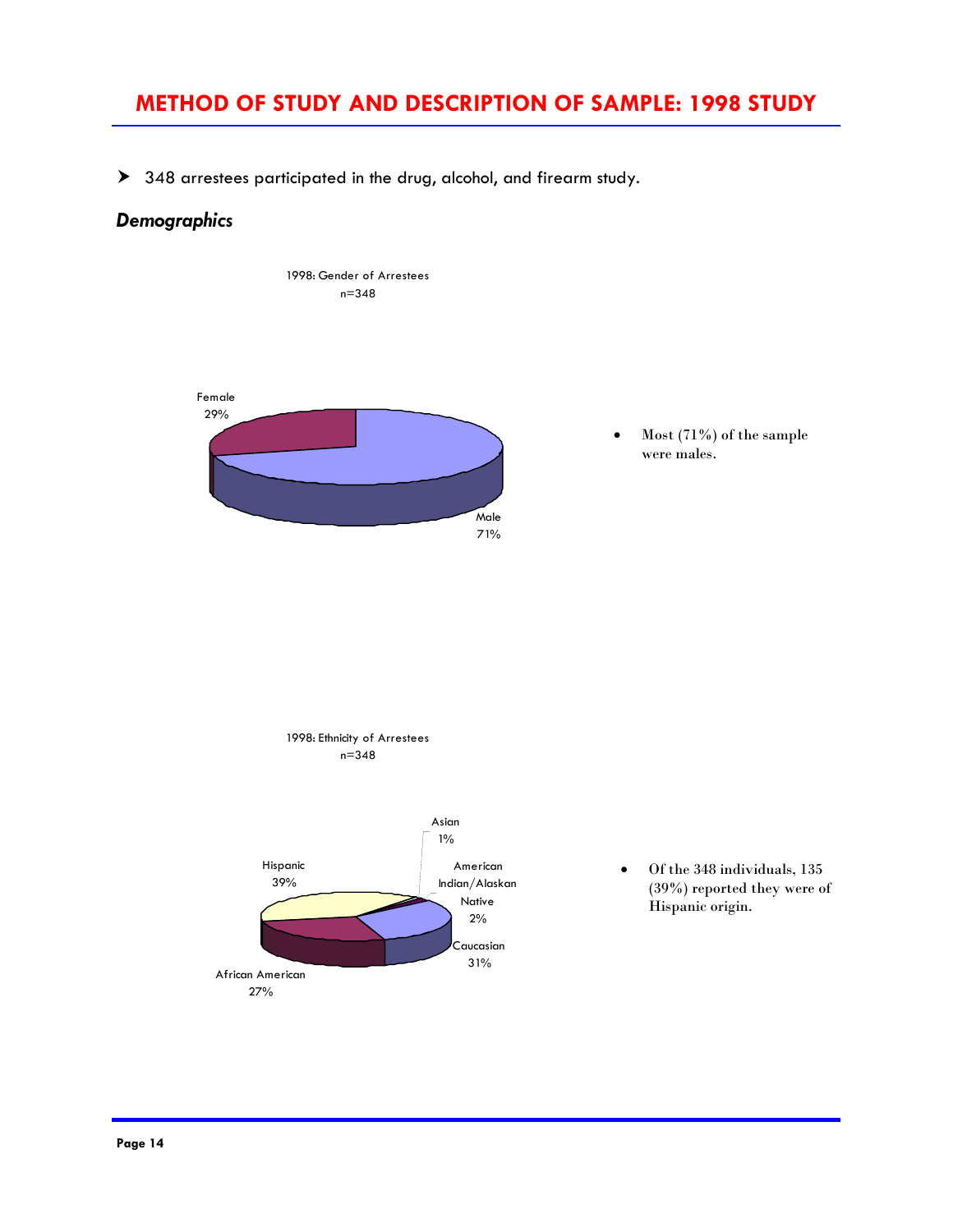

• Fifty-three percent of the arrestees had not completed high school.



1998: Employment Status n=348

• Nearly half of the arrestees worked full time.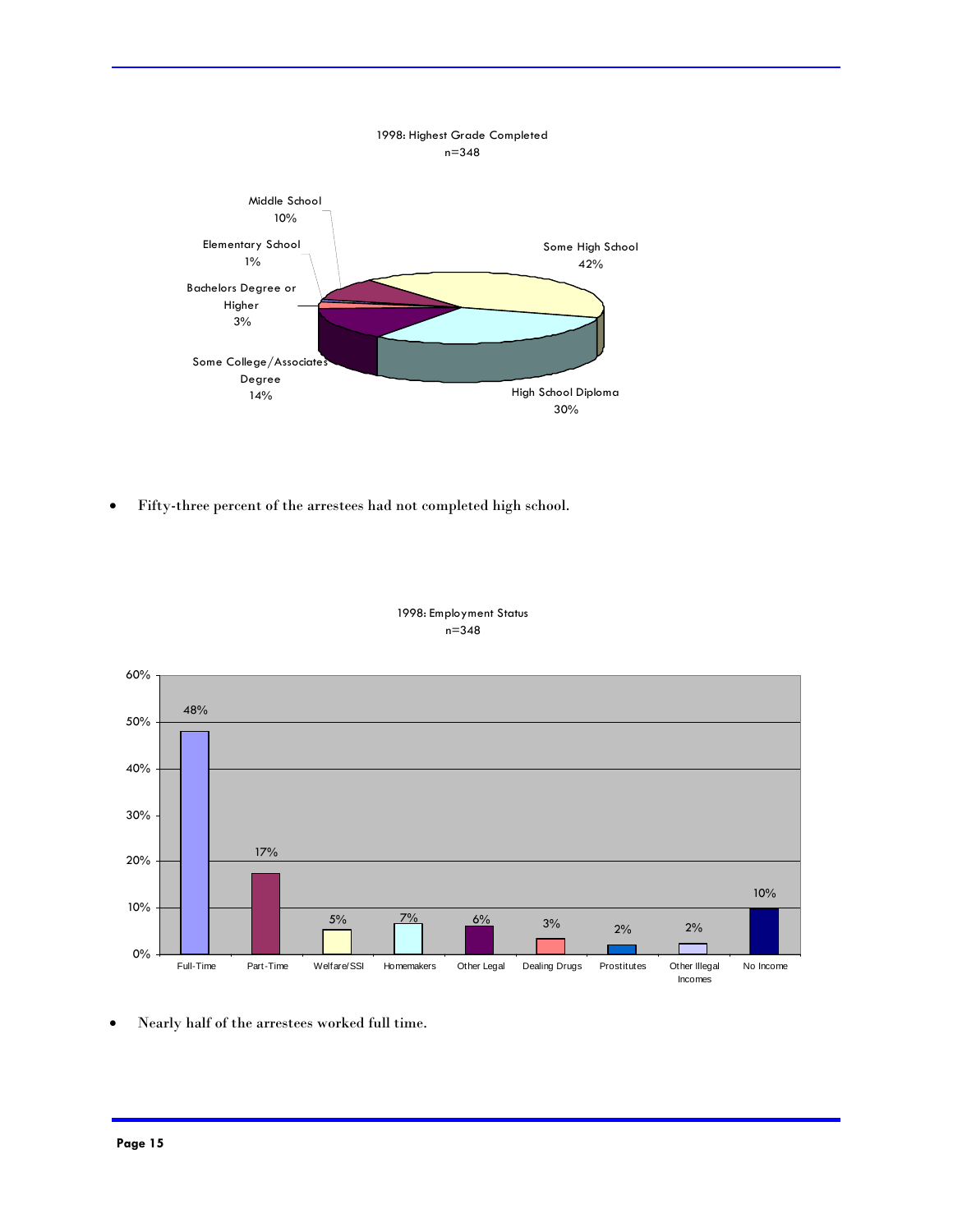

• Nearly half of the arrestees were single.



1998: Current Drug Use Determined from Urinalysis Screen n=348

- Seventy-two percent (250) tested positive for any type of drug.
- Twenty four percent (83) tested positive for more than one type of drug.
- Arrestees who were clean were less likely to ever own or possess a gun (30% of non gun owners compared to 24% of gun owners were negative for all drugs).
- There was little difference in the type of drug used between those who owned guns and those who did not. Forty-seven percent of gun owners compared to 41% of non-gun owners tested positive for marijuana, 44% to 40% for cocaine, and 4% to 3% for opiates.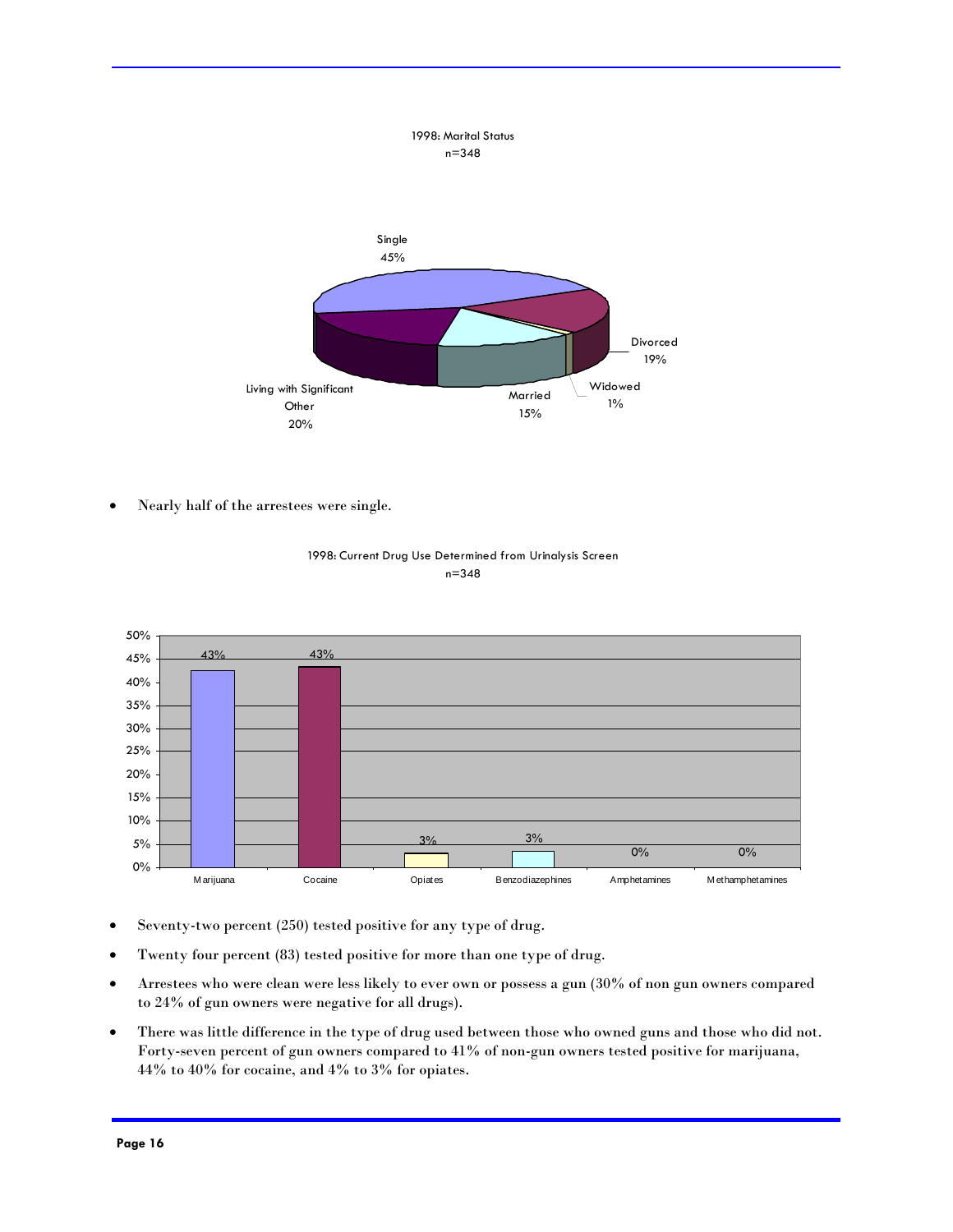## **METHOD OF STUDY AND DESCRIPTION OF SAMPLE: 2003 STUDY**

h Of the 253 arrestees in 2003, 221 (87%) participated in the study and provided a urine specimen.

## *Demographics*



• Most of the survey participants were men.





• During the interview, arrestees were asked if they were of the Hispanic origin. Of the 221 arrestees, 79 (36%) reported they were of Hispanic origin. From there they were asked to identify their race.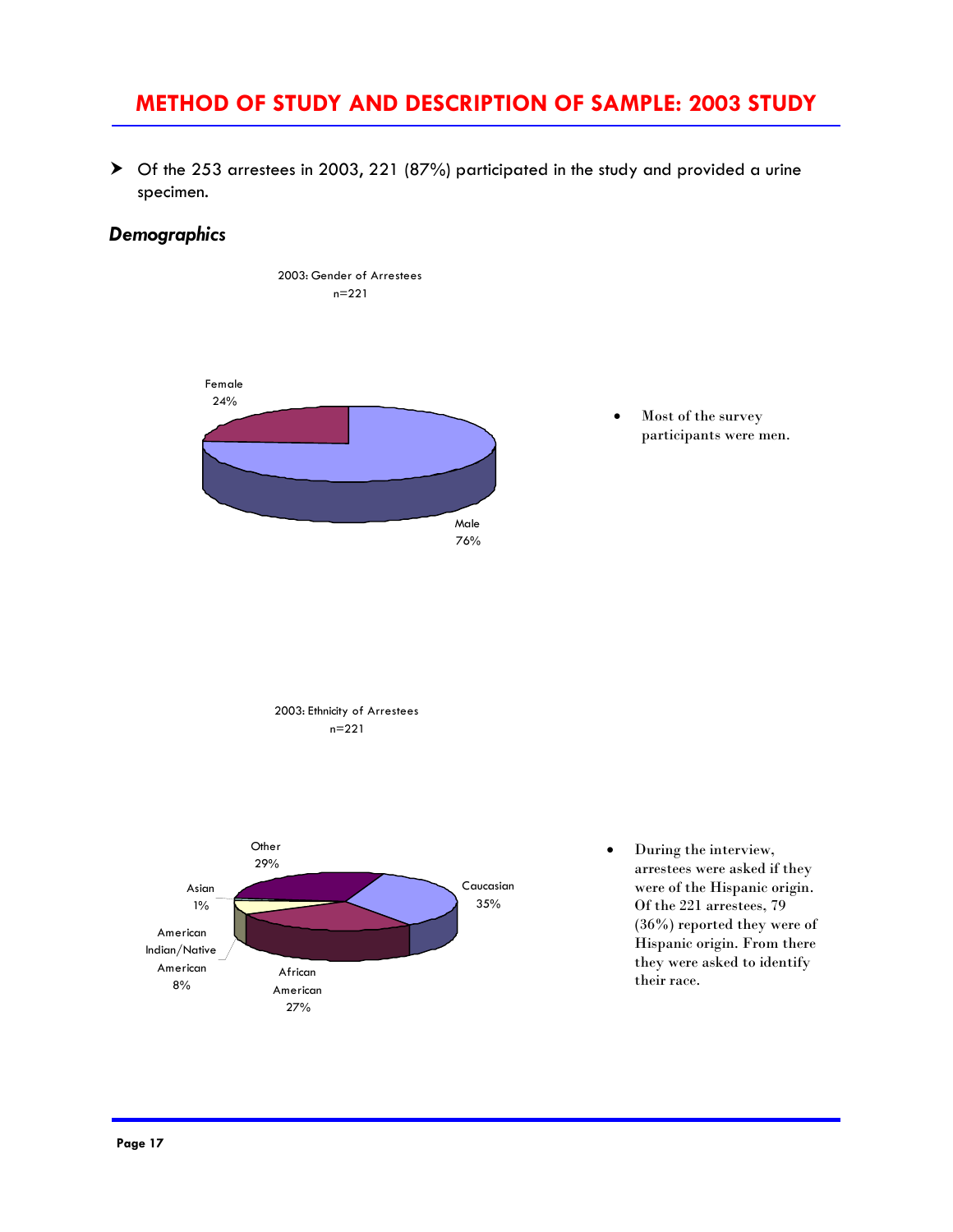

• Most (38%) arrestees reported receiving their high school diploma or GED.



2003: Employment Status n=221

• More than one third of the arrestees were unemployed, while another third of the sample worked full time jobs.